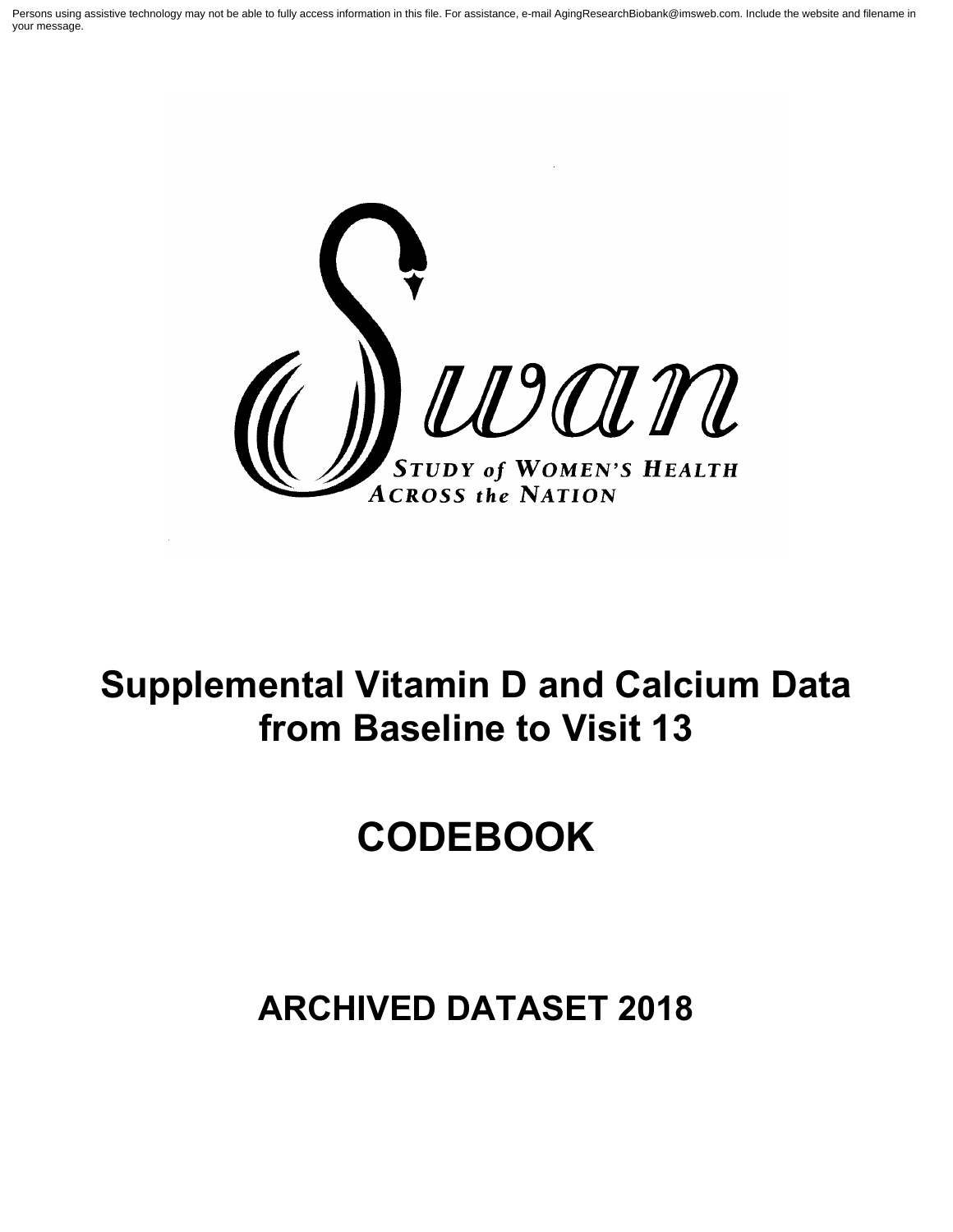### **PAGE INTENTIONALLY BLANK**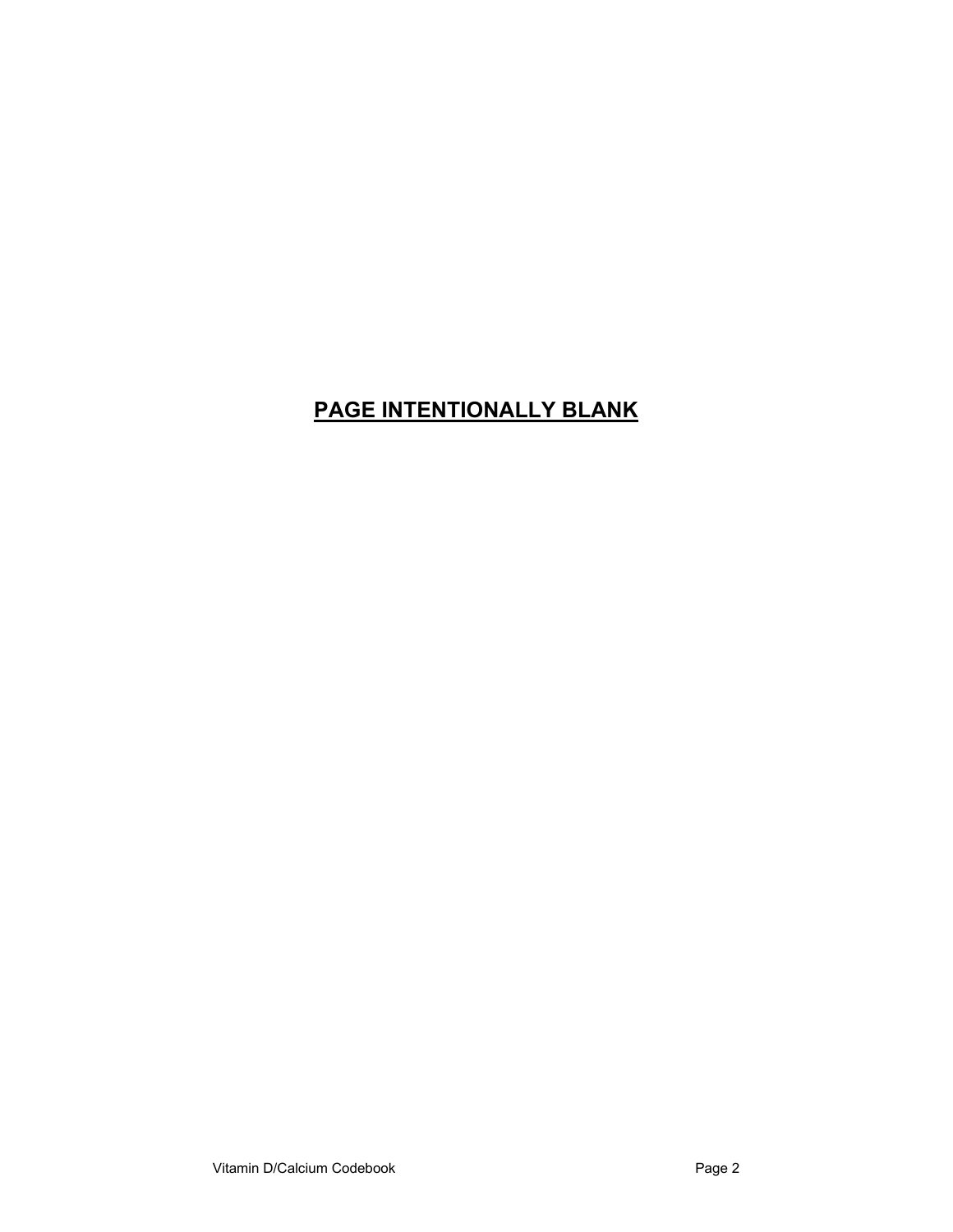#### **GENERAL DOCUMENTATION FOR THE VITAMIN D/CALCIUM DATASET**

#### *Who is included in the frozen dataset:*

All 3302 SWAN participants are in this frozen dataset. All available sources were used: V00 Food Frequency Questionnaire (FFQ) and interview, V01-04 interview, V05 FFQ and interview, V06-V08 interview, V09-FFQ and interview, V10-interview, and V12-V13 interview and medications. No Vitamin D/Calcium data was collected on the interim visits 11 and 14.

#### *Variables in the dataset:*

The variables in the dataset are SWAN ID, VISIT, RACE, SITE, SUP\_VITD and SUP\_CA.

- SUP VITD is equal to 1 if a participant reported more than one day per week of taking vitamin D, or multivitamin in the interview or FFQ, or taking medications of Vitamin D and derivatives.
- SUP CA is equal to 1 if a participant reported more than one day per week of taking calcium, or multivitamin in interview or FFQ, or taking medications of calcium carbonate, calcium.

| <b>Visit</b> | <b>Dataset</b>                    | Variable                                       |
|--------------|-----------------------------------|------------------------------------------------|
| 00           | FFQ, Interview                    | sup_vitd, sup_ca                               |
|              |                                   | CALCTUM1, VITAMND1, ONCEADA, VTMOTH1,          |
| 01           | Interview                         | VTMOTH2, VTMOTH3, VTMOTH4                      |
|              |                                   | CALCTUM2, VITAMND2, ONCEADA, VTMOTH1, VTMOTH2, |
| 02           | Interview                         | VTMOTH3, VTMOTH4                               |
|              |                                   | CALCTUM3, VITAMND3, ONCEADA, VTMOTH1, VTMOTH2, |
| 03           | Interview                         | VTMOTH3, VTMOTH4                               |
|              |                                   | CALCTUM4, VITAMND4, ONCEADA, VTMOTH1, VTMOTH2, |
| 04           | Interview                         | VTMOTH3, VTMOTH4                               |
| 05           | FFQ, Interview                    | ALLVITD FFQ, ALLCAL FFQ                        |
|              |                                   | CALCTUM6, VITAMND6, ONCEADA, VTMOTH1, VTMOTH2, |
| 06           | Interview                         | VTMOTH3, VTMOTH4                               |
|              |                                   | CALCTUM7, VITAMND7, ONCEADA, VTMOTH1, VTMOTH2, |
| 07           | Interview                         | VTMOTH3, VTMOTH4                               |
|              |                                   | CALCTUM8, VITAMND8, SINGVTN8*, ONCEADA,        |
| 08           | Interview, Mailed interview*      | VTMOTH1, VTMOTH2, VTMOTH3, VTMOTH4             |
|              |                                   | ALLVITD FFQ, ALLCAL FFQ, CALCTUM9, VITAMND9,   |
|              |                                   | SINGVTN9*, ONCEADA, VTMOTH1, VTMOTH2, VTMOTH3, |
| 09           | FFQ, Interview, Mailed interview* | VTMOTH4                                        |
| 11           | Data not collected                |                                                |
|              |                                   | CALCTUM10, VITAMND10, ONCEADA, VTMOTH1,        |
| 10           | Interview                         | VTMOTH2, VTMOTH3, VTMOTH4                      |
| 12           | Interview, Medication form        |                                                |
| 13           | Interview, Medication form        |                                                |
| 14           | Data not collected                |                                                |

#### *Data and variables used to create the SUP\_VITD and SUP\_CA variables:*

\*Note: There are some mailed questionnaire participants from Visits 08 and 09. The questions for calcium supplement were slightly different from those regular interview form, and the variables were also named differently (see below).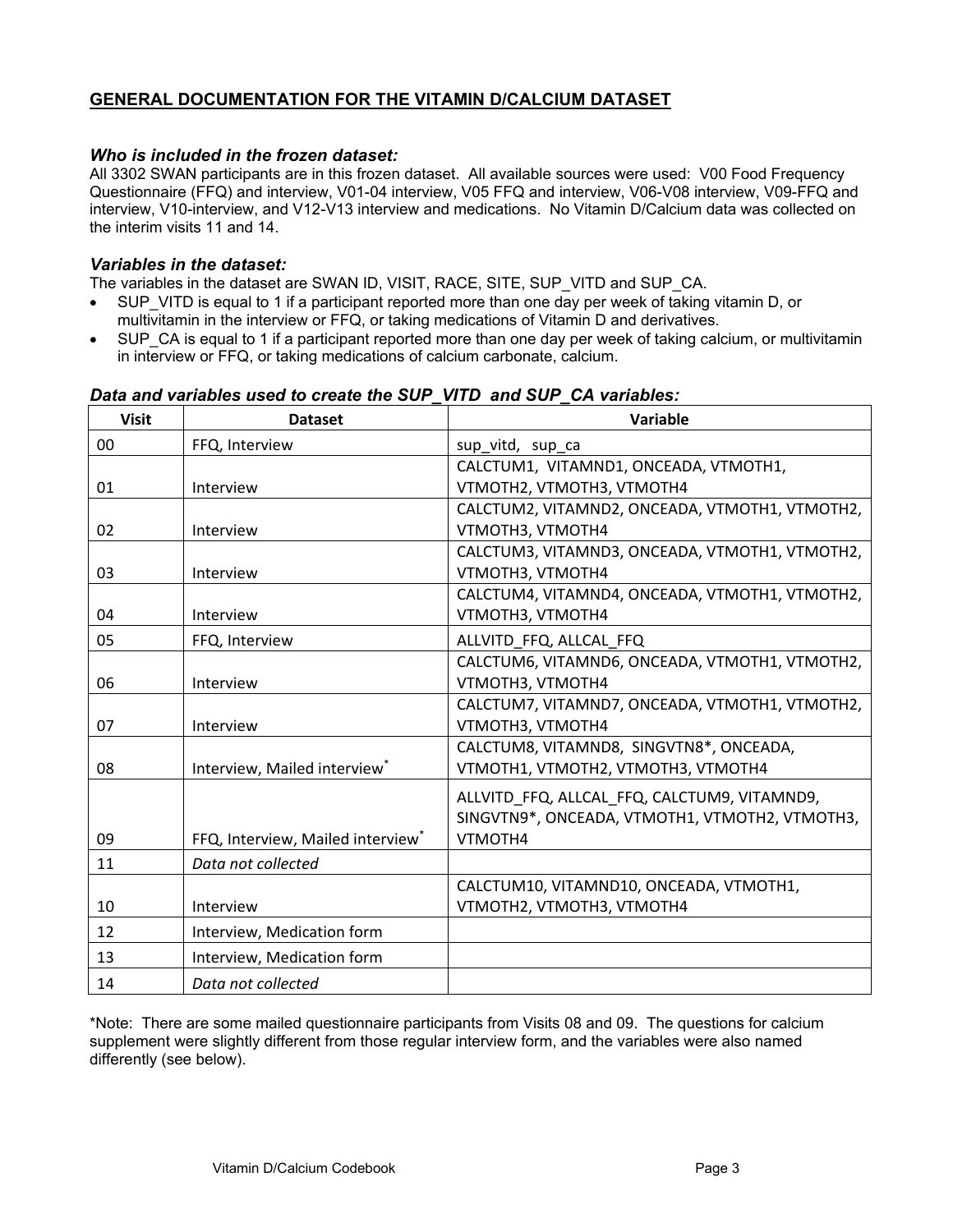#### **COPY OF THE DATA COLLECTION FORM**

#### **INTERVIEW (VISITS 01 – 10):**

Since your last study visit, what vitamins and minerals have you taken fairly regularly, at least once per week?

| Multi-Vitamins, how often do you take<br>a. Regular Once-A-Day, Centrum, or Thera type<br><b>#ONCEADA1</b><br>c. Any others? |                 |                                            | Don't<br>take any | $1-3$ days<br>per week | 4-6 days<br>per week | Every<br>Day            |
|------------------------------------------------------------------------------------------------------------------------------|-----------------|--------------------------------------------|-------------------|------------------------|----------------------|-------------------------|
|                                                                                                                              |                 |                                            |                   | $\mathbf{2}$           | 3                    | $\overline{\mathbf{4}}$ |
|                                                                                                                              |                 | #VTMSPE11, VTMOTH11                        | 1                 | $\mathbf{2}$           | 3                    | $\boldsymbol{4}$        |
|                                                                                                                              |                 | #VTMSPE21, VTMOTH21<br>#VTMSPE31, VTMOTH31 |                   | $\mathbf{2}$           | 3                    | $\overline{\mathbf{4}}$ |
|                                                                                                                              |                 | #VTMSPE41, VTMOTH41                        |                   | $\mathbf{2}$           | 3                    | $\overline{\mathbf{4}}$ |
|                                                                                                                              |                 |                                            |                   | $\mathbf{2}$           | 3                    | $\boldsymbol{4}$        |
| g.                                                                                                                           | Vitamin D       | <b>#VITAMND1</b>                           | 1                 | $\mathbf{2}$           | 3                    | 4                       |
| i.                                                                                                                           | Calcium or Tums | #CALCTUM1                                  |                   |                        | 3                    | 4                       |

#### **MAIL (VISITS 08 – 09):**

I6. During **the past year** have you used any single vitamin (not part of a multi-vitamin) that is mostly calcium or taken Tums pills?

IF YES, how many times **per week**? **#SINGVTN8 (#SINGVTN9)**

#### **MEDICATION FORM (VISITS 12 – 13):**

B24. **In the past three months**, have you used any prescription or over the counter medications including supplements, vitamins, pain medications, laxatives, cold medications, cough medications, stomach medications, and ointments or salves? (CIRCLE ONE.) **#RXOTC3MO**

#### **IF PARTICIPANT REPORTED "YES" to B24,**

• **RECORD ALL OTC/VITAMINS/SUPPLEMENTS PRODUCTS ON "Over-the-Counter (OTC) / VITAMIN/Dietary SUPPLEMENT (Non Prescription) Products Data Collection Sheet"**